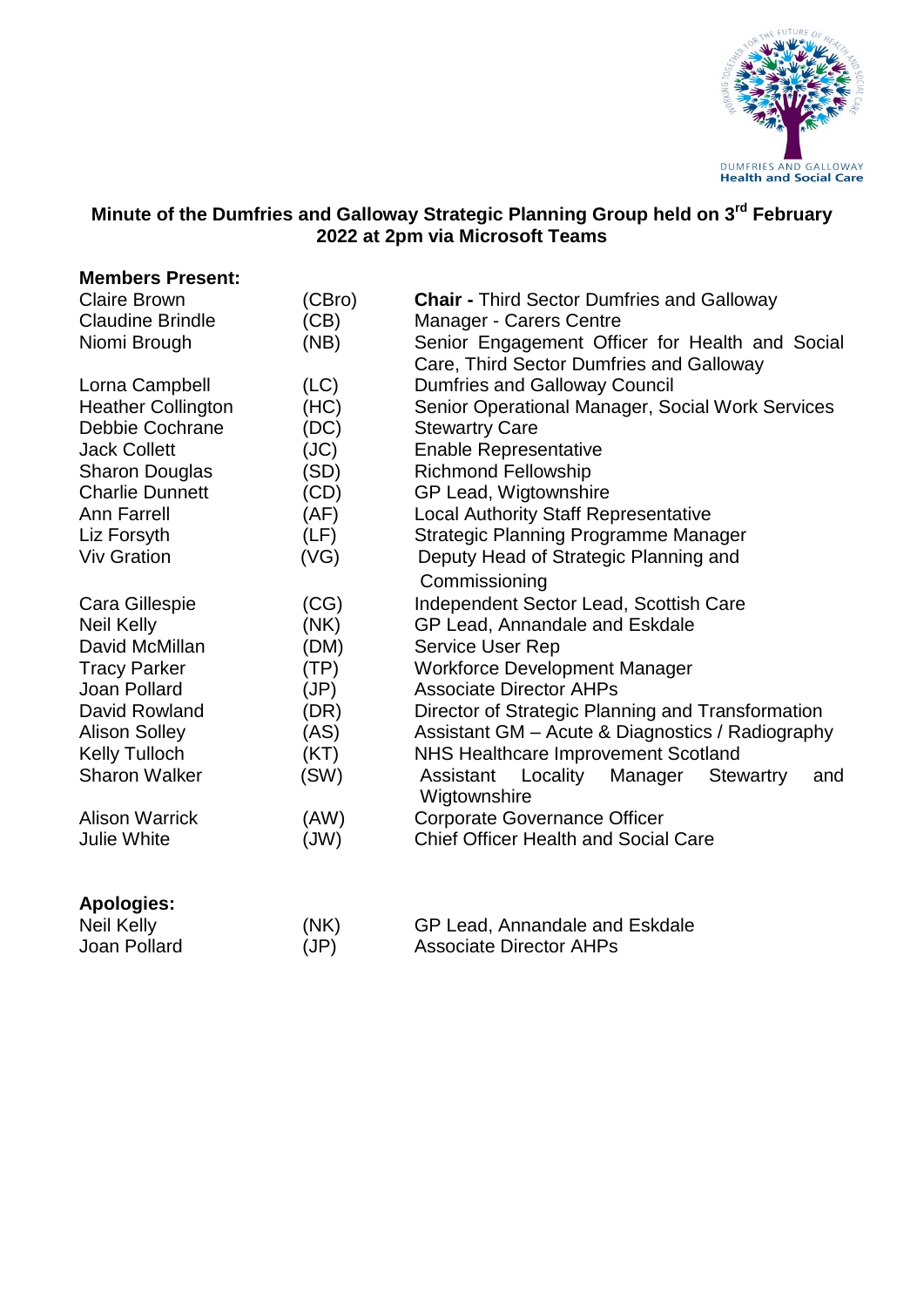### **1. Minutes of the Previous Meeting**

Niomi Brough advised that her role has changed from CIC to Senior Engagement Officer for Health and Social Care at TSDG.

Susan Duffy's apologies will be removed as she no longer works for Scottish Care.

With these changes made the previous minutes were agreed as an accurate record.

## **2. Update on the Strategic Commissioning Plan**

Changes made from the previous iteration:

- Format change from portrait to landscape to allow easier access on a range of electronic devices
- The Making it Happen section has been renamed 'From Strategy to Delivery'
- A separate Delivery Plan has been established
- Moved from 8 Strategic Commissioning Intensions to 7 (as 2 of the SCI's were similar)

Next Steps:

- Presented to the IJB in March for formal sign off
- The SCP, feedback report and evaluation/consultation process will be published
- The Delivery Plan will be completed but not published

Questions:

- Is there anything you would like to ask or comment about in relation to the changes to the layout/look of the SCP?
	- $\triangleright$  Members welcomed the change in format agreeing that this made it more inclusive to support different forms of technology
- Is there anything you would like to ask or comment about in relation to the change from 'Making it Happen' to 'Strategy to Delivery' including the revised Tactical Priorities within the SCP?
	- $\triangleright$  Key to the delivery of the SCP is the way it connects the SCI's to the health and social care priorities
	- **How will we communicate to the public the delivery of the tactical priorities?** This will be undertaken via a Communication Plan, Annual Performance Report; further engagement with SPG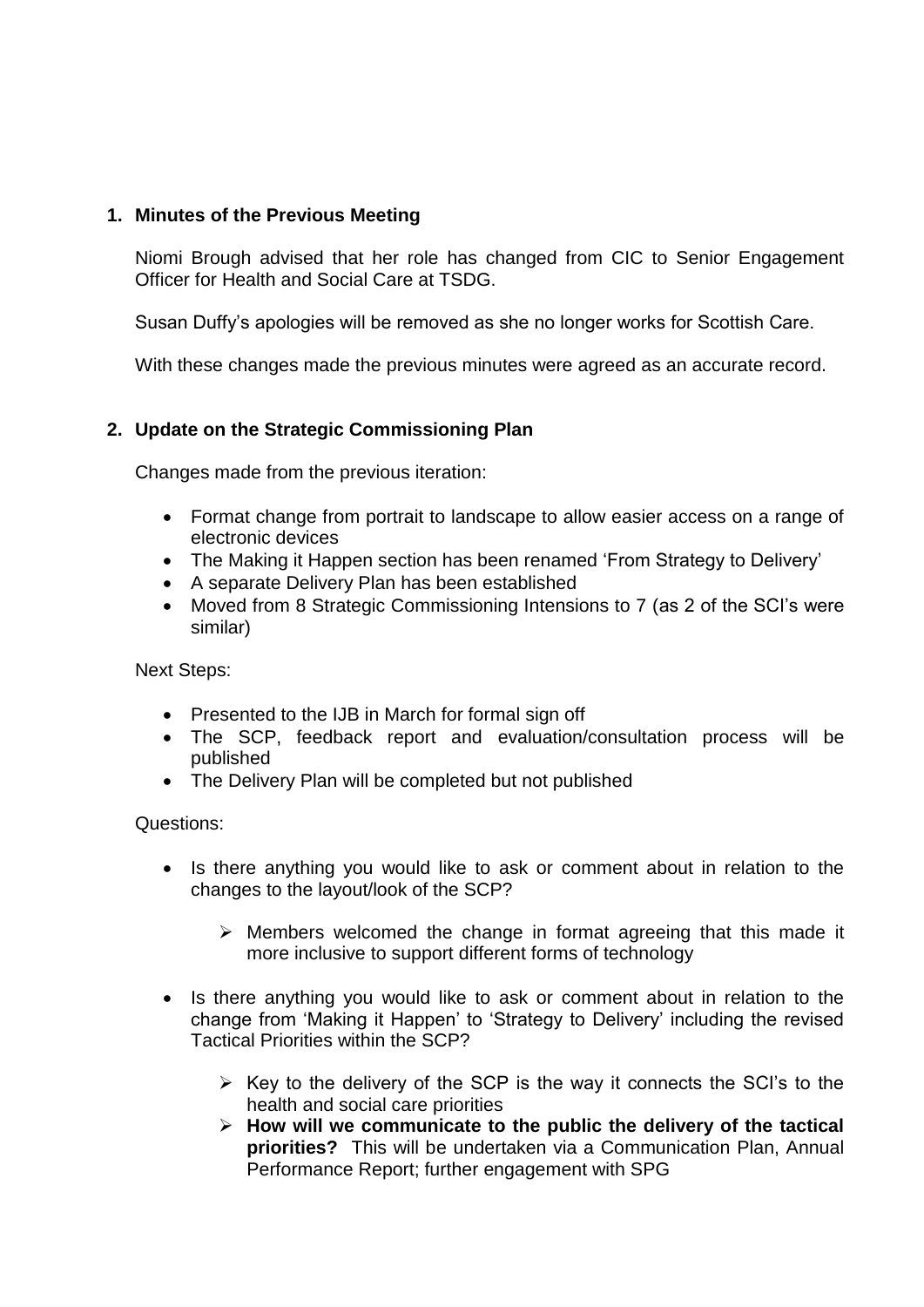- Is there anything you would like to ask or comment about in relation to the Partnership Delivery Plan?
	- **How will we engage the wider public in the progress of the delivery plans?** All partners will have input into the delivery plan. This group will have a key role in informing the IJB on the delivery of the plan.
	- **Will there be an easy read version of the Delivery Plan?** There are no plans for this but the team are happy to work with those who would require one.

#### **3. Draft 2022-2025 Health and Social Care Workforce Plan**

The Plan is now nine months from its initial draft and has seen great input from the wider partnership.

The next step for this Plan is for it to be approved by the IJB, the NHS Board and the Local Authority.

Questions:

- What over the next 3-5 years and beyond will be the most important issues for health and social care in Dumfries and Galloway?
	- $\triangleright$  We need to get young people interested in a career in health and social care
	- $\triangleright$  Rewarding people and acknowledging the great work they do.
	- $\triangleright$  Look after the mental health and general wellbeing of staff
	- Make sure people(including Unpaid Carers) are included and involved
	- $\triangleright$  Digital technology build on what has been implemented during the pandemic
	- $\triangleright$  Be able to offer or support those who require accommodation by working with housing partners
	- $\triangleright$  Continuous support and funding for third sector organisations.
- Does the Workforce Plan address these issues? If not what is missing or should be added?
	- Career development and progression across all aspects of health and social care
	- $\triangleright$  Pay equality across all sectors
	- $\triangleright$  Cross sector pathways apprentice programmes
	- $\triangleright$  Education/awareness raising/promotion of the breadth of what social care is and the complexity of the workforce. Use NHS Academy/Grow Your Own
	- $\triangleright$  Use national developments to support local change
- Have we got the right Themes, Ambitions and Actions to support us to deliver the Strategic Commissioning Plan? If not what additional/different Themes, Actions or Ambitions would you recommend are included (please describe which SCI it links to)?
	- $\triangleright$  Feel these are the right things
	- $\triangleright$  Highlight the National Health and Wellbeing Hub to illustrate that staff across health and social care can access information